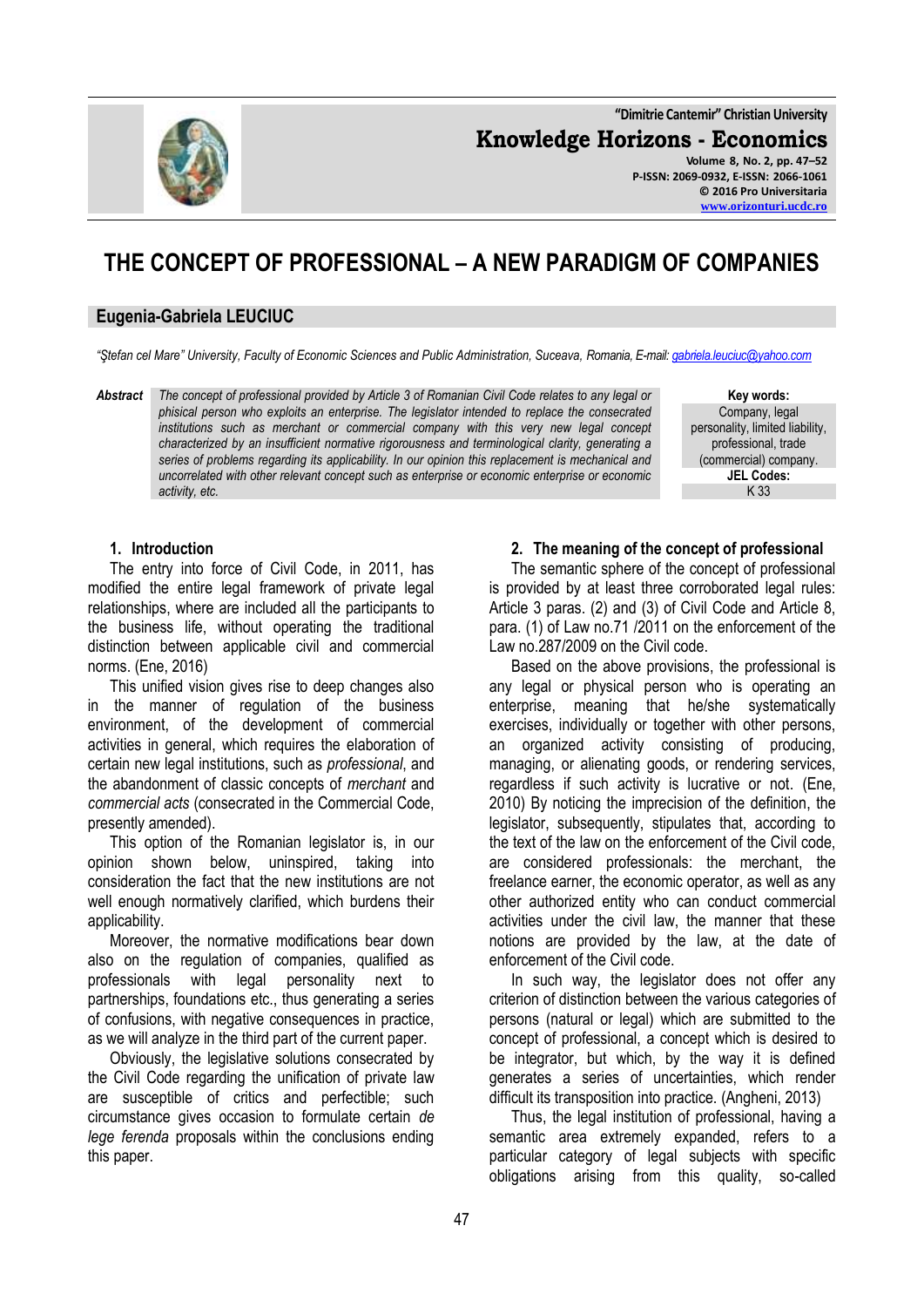professional obligations which have to be exercised and assumed in a more rigorous manner.

For instance Article 1446 of Civil Code establishes a presumption of passive solidarity in the case of assuming obligations within the exercise of the operation of the enterprise; Article 1523, para.(2), letter d) of code provides that the debtor is legally in delay in the situation in which he/she did not pay the sum of money assumed in the exercise of an enterprise's activity; finally, the professional may constitute the financial assets and liabilities affected to an enterprise, under the conditions of Articles 31-33 of Civil Code, and the examples may continue.

Pursuant to the applicable law's provisions, the concept of professional represents the gender, while the concept of merchant, retailer, freelancer etc., constituted the specific differences, representing certain categories of professionals, each of them having its own legal statute, distinguishing it from the other categories of professionals. "If any merchant is a professional, not any professional is a merchant, as it is synthetically shown in doctrine."(Angheni, 2013)

Subsequent to the idea of uniqueness of private law, by eliminating the references to commerciality, the lawmaker mechanically replaced the concept of merchant, very well institutionalized by the commercial law, with the following statement: "all natural, or, if applicable, legal persons submitted to the registration with Trade Register" (Article 6, para.1 of Law no.71/2011).

On the other hand, the essential element in the identification of the statute of professional does not refer to the person – natural or legal – who acquires this quality, but to the activity he/she operates, consisting in the management of an enterprise. In other words, the natural or legal person acquires the quality of professional by means of the simple management of an enterprise, without being considered necessary other circumstantiations or qualifications (Piperea, 2012).

Based on the general wording of Article 3, para. (2) of Civil Code, we conclude the fact that the quality of professional may be acquired both by natural and legal persons who operate an enterprise either individually or by association, under all legal forms provided by law (Antaki, Bouchard, 2001), such as: simple partnership, professional partnership, groups of companies, legal persons irregularly constituted, economic groups of interest etc., implicitly public institutions (from the sanitary field, the educational field) or regulation, control and surveillance authorities. (Piperea, 2012)

In a nutshell, any natural or legal person, as well as any group – irrespective of its nature and structure – may, to the extent to which they are not expressly prohibited by special law, operate an enterprise.

Although, in all cases the *sine qua non* condition is that of operating an enterprise, the Civil Code do not define the notion of enterprise but the concept of exploit of an enterprise. According to Article 3 para.3 of Civil Code, we detach three elements on which grounds can be established the significance of the concept of managing an enterprise: a systematic means of exercise, an organized activity, and the activity consisting in: production, administration and delivery of goods or render of services.

By its systematic characters in what concerns the development of the activity within the context of management of the enterprise, in the absence of certain normative clarifications, it is understood, in general, a continuous and constant means of accomplishment of an activity, the repeated accomplishment of the activity, which must be efficient, in the sense of achieving the purpose for which it is realized (not taking into consideration the achievement of benefits). Consequently, random operations, the activities not needing planning, investments and which are not surveyed and controlled exceed the conceptual framework of managing an enterprise.

Secondly, the management of an enterprise represents an organized activity. Even though not even this aspect is normatively clarified, it is yet considered the key element in defining an enterprise, as the elements on the grounds of which is made the distinction between the activity of a professional and the simple legal act of a subject of civil law. By organizing an activity it is understood the coherent ensemble of operations by means of which legal or natural person ordinates an ensemble of component elements in such a manner that it reaches a well determined purpose. Thus, it is stipulated in doctrine that the organization of an enterprise consists of conceiving and putting together systems, structures, methods, sufficient and necessary methods, together with material appropriate means, for the achievement, under optimal conditions, of a well determined purpose (Gerbier, 1993). Furthermore, the management of an enterprise implies the organization of the framework within which are reunited all material and human elements necessary for the accomplishment of a purpose; and for the organized development of this activity, it is imposed with necessity the constitution of an enterprise – as a condition premise of the achievement of the quality of professional.

Regarding the concept of enterprise, it was stipulated that this assumes exercising a profession or, at least, achieving a series of acts of a certain significance, implying generally a pre-determined organization. (Escarra, 1937) In another point of view, the enterprise consists of an ensemble of elements and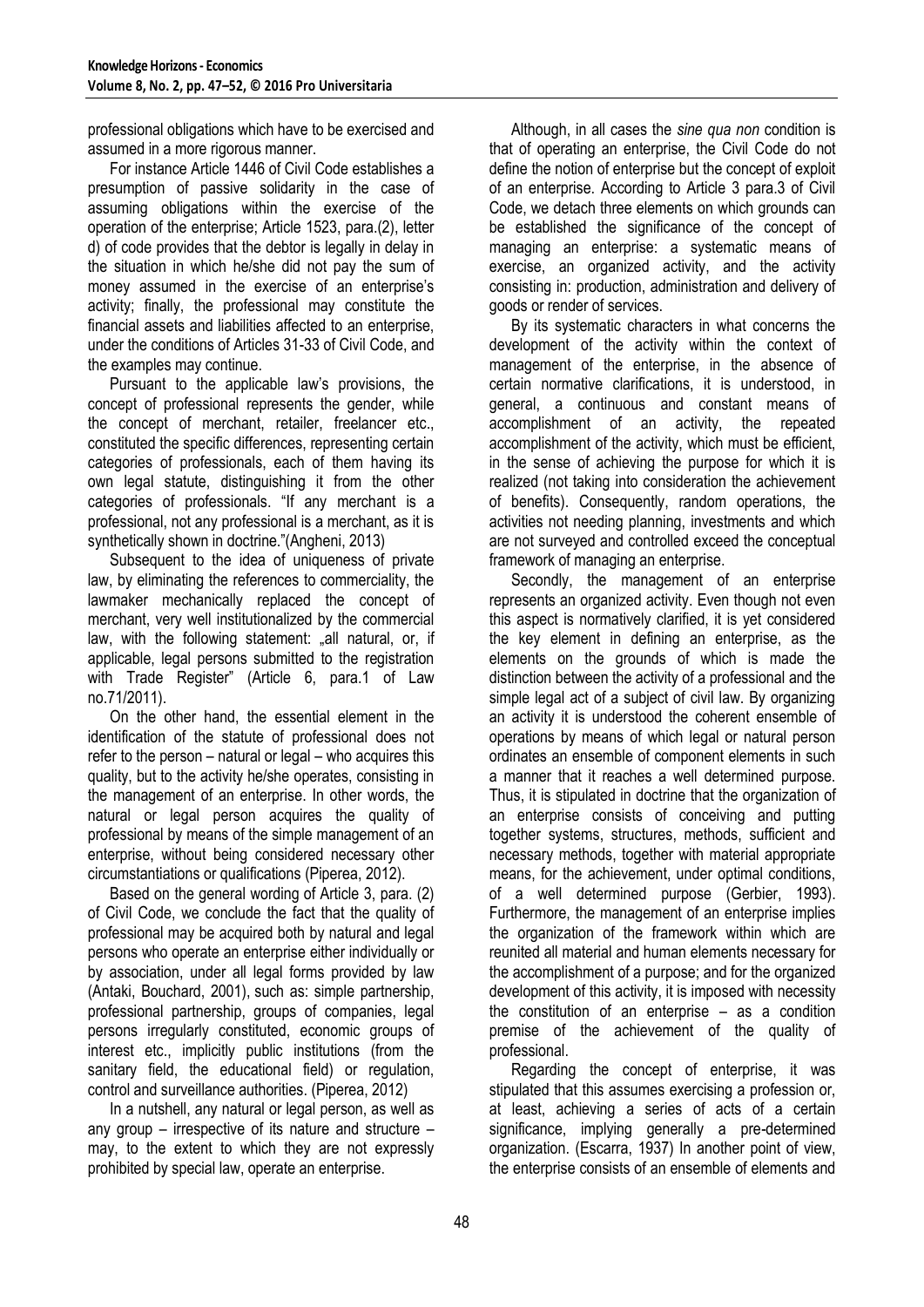material means, coordinated in the view of achieving a purpose. (Antaki, Bouchard, 2001)

In contemporary doctrine it was précised that it is imposed the exceeding of this way of conceiving the enterprise as a simple aggregate of goods, which the organizer affects to the development of a profitable commercial or industrial activity (Lefter, 2007).

On the contrary, the enterprise must be undertaken as a group of persons, coordinated by the organizer, in the view of developing a statutorily determined activity, under circumstances if professional stability for workers and of regularity of delivery of certain quality products or professional service rendition for the costumers (Căpăţînă, 1996).

From such perspective, the enterprise appears as an economical organism, structured by the merchant on his/her own risk, by involving the capital, the material and human resources and for the development of a certain activity (Soica, Ene, 2016), without recognizing as distinct legal subject the economic and social organisms in cause (Cărpenaru, 2007).

Considered from an institutional point of view, the organization of the management of an enterprise represents an action accomplished on two levels: the management and the administration of the enterprise. The management of the enterprise consists of establishing the objectives and directions of action, necessary for the accomplishment of the purpose for which it was constituted. Additionally, it implies the choice of necessary means and resources for the management of the enterprise. The administration presupposes taking all the measures for the enforcement of the management, ensures the functioning of the entire structure, as well as the maintenance of a rational balance between the divergent interests of the owner of the enterprise and those of the workers and customers (Căpăţînă, 1996).

The institutional approach of the enterprise has two consequences on the legal level: on one side, it is possible a separation between the structure and its owner, which allows, for instance, the transmission of the enterprise; on the other side, the identification of several categories of interests for the development of the enterprise, which at a certain point could be divergent, rejoicing from differentiated treatment from the legislator's side – for instance, the workers' interests, the creditors', the public authorities' interests must be protected even against the interests of the enterprise's owner himself. (Piperea, 2012)

However, European Union jurisprudence has established a series of criteria defining the enterprise, such as: the unified organization of human, material and financial elements, under the form of an economic entity, constituted in proper name by a person who thus determines autonomously his/her conduct on the

market, aiming at conducting commercial activities. (Nourissat, 2004) The enterprise may by constituted by a natural or legal person, by a group of a syndicate or a professional partnership. The enterprise may be private or public (Gavalda, Parléani, 1992).

As it can be notices, the legal institution of the professional, extremely general and founded on the equally general and vague concept of enterprise, cannot answer the essential question, that of which are the legal persons submitted to the registration in the Trade register – condition necessary for the development of the industrial activity, aiming at gaining profit.

## **3. Company as a professional legal person**

As we have already shown in the paragraphs above, the unification of the applicable regulations of private law legal relationships, such as that of the professional, creates a series of difficulties in what regards the correlation of the Civil code's provisions and those of the legislation in force, such as the Law no.31/1990 of companies.

Pursuant to the new civil code, in which the difference between the various associative forms (partnerships, foundations and companies) is attenuated, and the dissimilarity between the civil company and the commercial (trade) company is almost eliminated, all being submitted to the category of professionals, managing an enterprise irrespective if its purpose is lucrative of not, rises the necessity of establishing the category of companies submitted to the obligation of registration with the Trade Register, a necessary condition for the management an enterprise, with lucrative purpose, in compliance with Article 6. para.1 of Law no.71/2011 corroborated with Article 1, para. (1) of Law no.26/1990 on the Trade Register.

This problem is as pregnant as, in the already analyzed manner, the Romanian legislator eliminated the term of commercial from the denomination of this category of companies, in accordance with the cu Article18 of Law no.76/2012 on the enforcement of the Law no.134/2010 on the Civil Procedure Code) regulated as a category well determine by the participants within the business environment, under the influence of the old commercial code, without offering another criterion of distinction.

Article 1888 of the Civil Code stipulated that any kind of company is incorporated under the contract by means of which two or more persons oblige mutually to cooperate for the development of an activity and contribute to it by means of financial submissions, goods, knowledge or services, with the purpose of sharing the benefits or using the resulting economy. Each associate contributes to bearing the losses proportionally with his participation to the distribution of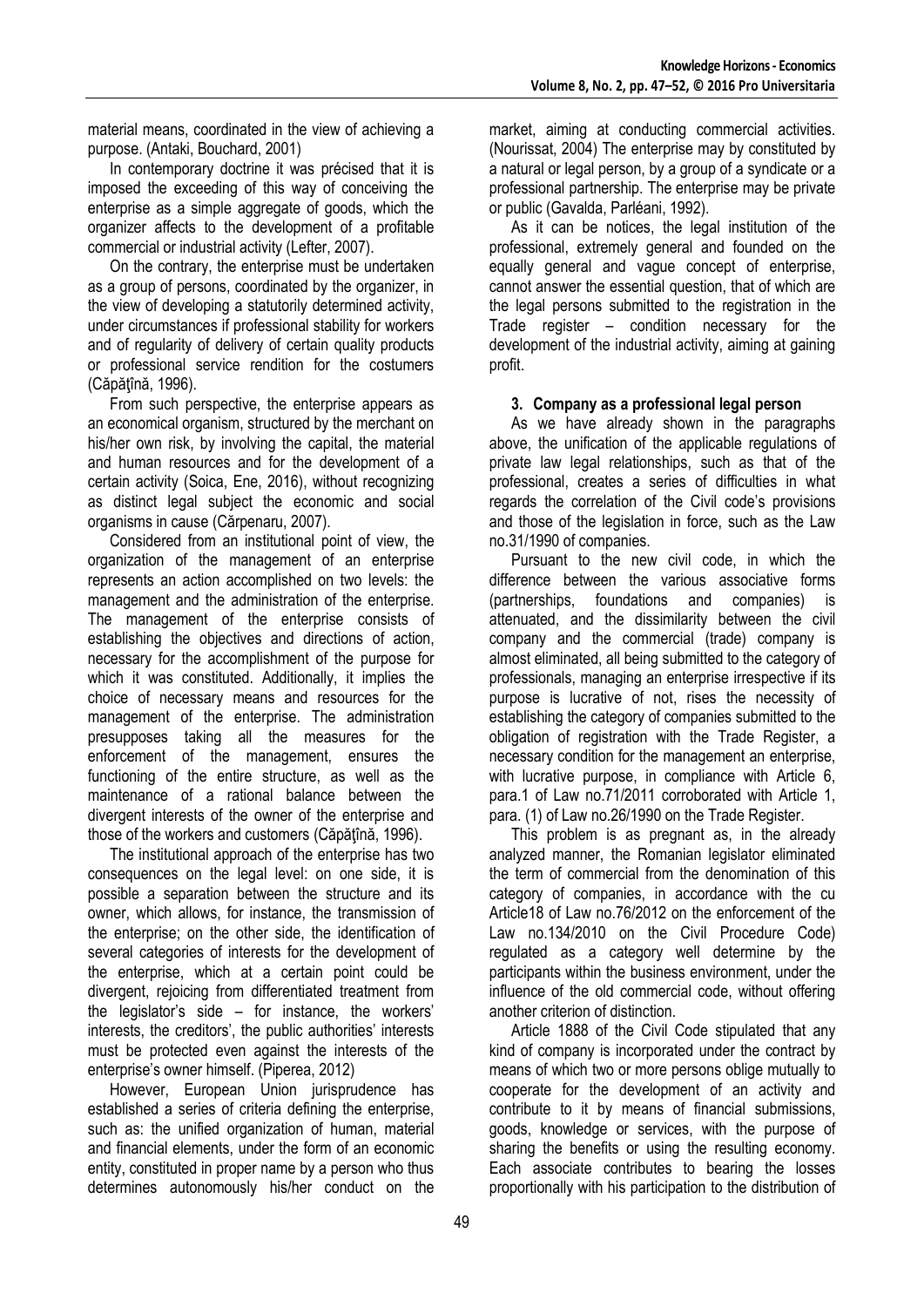the benefit, if not stipulated differently in the contract. The company may be incorporated with or without legal personality.

By synthesizing, there are three definitive characteristics of any form of company, which must be cumulatively accomplished in order to ensure its available existence:

- the conclusion of the constitutive act, which reflects the free and unequivocal will of the associates to commonly exercise certain activities in the purpose of obtaining profit. The parties' assumption of the obligation to cooperate all along the period of execution of the contract represents the essence of this specific legal act (even though this obligation is rather more pregnant in the case of civil companies and companies limited by shares);

- the associates' obligation to constitute the patrimony of the company with certain values (consisting of amounts of money or any other mobile and/or immobile, tangible and/or intangible goods – knowledge –, service rendition included) brought under the form of submissions by the company's members. In the hypothesis of the company-legal entity, the submissions are transmitted to the patrimony of the new legal subject, while in the case of the company without legal personality, the submission form the company severalty, the shareholders becoming co-owners, except for the case in which it is expressly stipulated that the submissions will be transferred to their common use (Article1888 of Civil Code)

- the purpose of the association is, in all cases, a lucrative one and consists of the participation of all the shareholders to the distribution of the benefits or the common use of the economy resulted from the activity developed or to the bearing in equal quantum of the registered losses (Georgescu, 1948). Such purpose offers the connection with the community of interest of the shareholders and must be present all along the duration of functioning of companies, denominated in the German doctrine are unions or purpose communities (Popescu, 1996).

To all these is added a new dimension, that of the legal personality admitted by the legislator for the quasimajority of forms of company (not only of former trading companies but also of civil companies) especially for the multiple practical advantages presented by the creation of certain subjects of law distinct both in the relation with its own shareholders, as well as in the relation with the third parties (Gerota,1928).

Company with legal personality and limited liability, offers a good protection of shareholders against to the claims of the company' creditors and a way of protection of their assets against to the claims of same social creditors. (Cristea, Ene, et al., 2009)

Thus, incorporation also bring about the limited liability of the members, with the effect that they are generally not liable for the debts of the corporation. In other words, members of a company benefit from the limited liability principle according to which none of them are liable for actions taken on behalf of their company. (Ene, 2016) The extensive immunity from personal liability for the actions of the company granted to the shareholders represents one of the cornerstones of Company Law developed by legal systems around the world. (Ştefanescu, Ene, Lupulescu, Vartolomei, 2003)

From what was discussed in the paragraphs above results clearly the fact that on one side the civil code represent the general normative framework governing the companies' incorporation, on the other side the necessity of operation with certain classification, a first distinction being that between the companies with legal personality and those without legal entity.

Moreover, the lawmaker institutionalizes as well another classification, mentioning a series of forms of company, as follows: simple partnership, unlimited company, limited partnership, partnership limited by shares, company on shares, limited liability company etc. This classification is founded on a series of criterion, the manner it is expressly shown in Article1888, para.2 of Civil Code: the form, the object of activity or the nature. The nature of companies, given by the presence or absence of legal personality, is institutionalized in Article 1881, para. (3), corroborated with Article 1889 of Civil Code.

Unfortunately, none of these three criteria provides enough elements for the establishment of the company sphere which must be registered in the Trade Register. being governed by the Law no.31/1990.

Given that the criterion related to the activity with lucrative purpose is practically inoperable (since this purpose is characteristic also to the activity of freelancers, who do no register with Trade Register), in practice, it will be resorted to the concept of "economic activity" provided by the Government Decision no.656/1997 on the approval of the Classification of Activities in the National Economy (called hereafter CANE Code) for the determination of the companies which shall be governed by the Law no.31/1990; even more, for a long time already, the drafting of the object of activity of trading companies, in the text of the memorandum of association, accomplished by means of employing the codification regulated by this code.

The CANE Code starts from the definition of the notion of economic activity, and then provides a detailed classification of the activities performed in the national economy. According to this code, the economic activity must imply a production process reuniting resources, equipment, labor force, production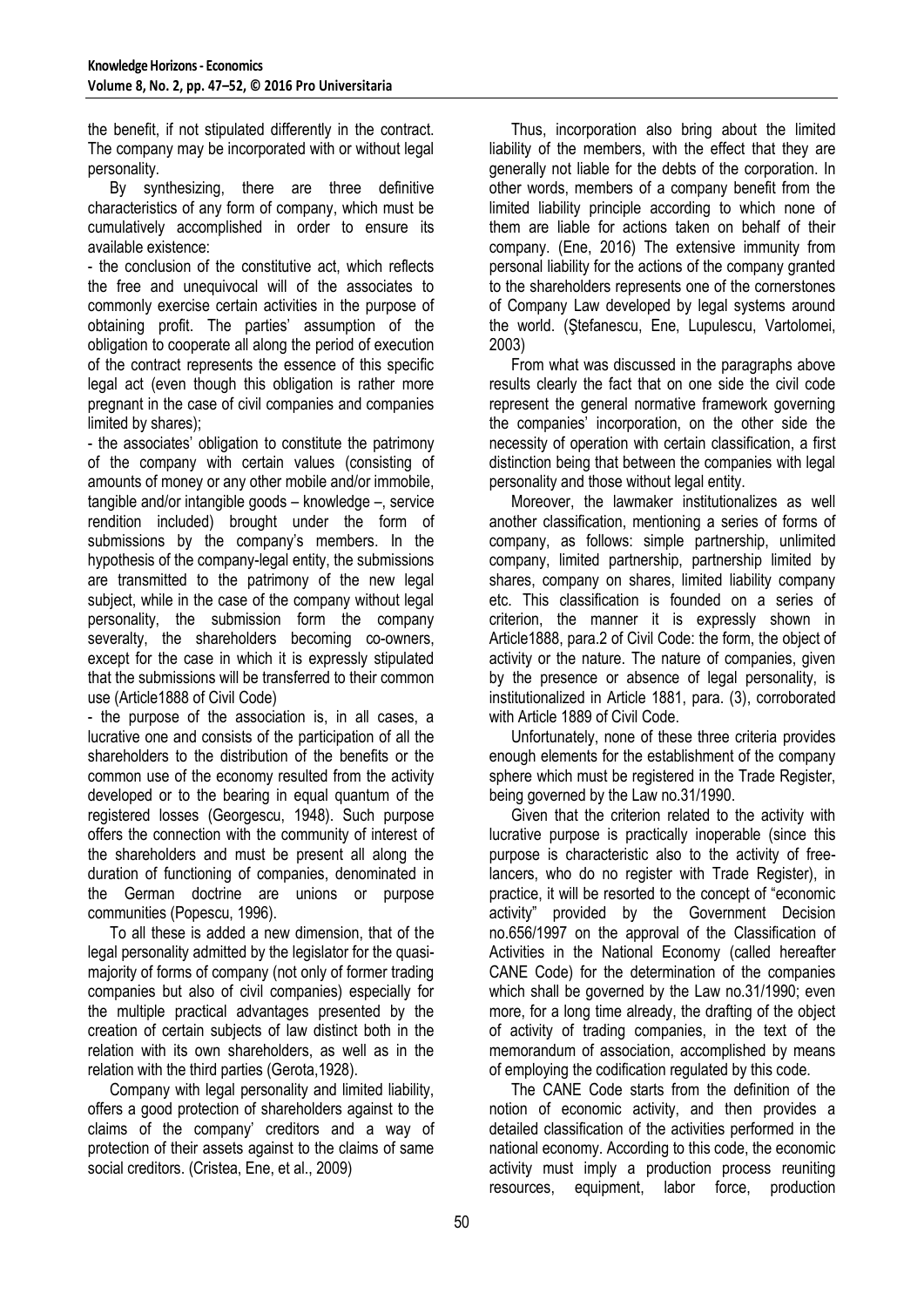techniques, knowledge and which finalizes with the obtaining of products consisting of goods and/or services, and on the other side, the operation must be enclosed in the provided system of codification.

However, the provisions of the CANE Code do not accomplish any circumstantiation of the sphere of commercial activities which can be developed both by companies and public institutions, and even companies governed by the civil code (quite rarely, in fact), for a better determination of this category of companies governed by the Law no.31/1990 it will resort also to the criterion of registration to the Trade Register.

Consequently, in our opinion, in order to be governed by the Law no.31/1990, a company must cumulatively accomplish two criteria: its object of activity should consist of economic activities, stipulated in the CANE Code and regarding which there is no interdiction provided by any special law, and be incorporated in the Trade Register. Within this context, the registration to the Trade Register acquires institutional effect, in the sense of the Article 1, para.2 of Law no.31/1990, thus conferring special legal statute to a category of companies with legal personality, such solution being met within the German law. (Fromont, 2001)

It is obvious that the two criteria stipulated in the paragraph above do not stand for a real solution in order to establish with precision the category of companies governed by Law no.31/1990; consequently, the elimination of the concept of functioning is wrong and generates obstacles for the process of incorporation and functioning of this category of companies.

## **4. Conclusions**

In the essence, it can be concluded that the unified reconsideration of private law, is not essentially wrong, but the employed legislative technique for the accomplishment of this desiderate is not happily chosen.

The mechanical elimination of the references to commerciality, by replacing the legal concept of merchant with various conceptual palliatives and even with the term of professional presenting a high degree of generality, creates a number of problems in practice. If it were accepted such a hypothesis, this would mean, for instance, that freelance earners, in their quality of professionals, would need to be submitted to formalities of registration to the Trade Register.

Thus the concept of professional represents the proximate gender and those of merchant or freelance earner designate the specific dissimilarities of certain categories of professionals, governed by special proper legal systems.

By extrapolating this conclusion to the field of companies, we consider that it must be maintained the institution of trading companies, which form a welldetermined category of companies. We can define the trading company, including the limited liability company, as being that legal person, incorporated to the Trade Register, managing an economic enterprise on its own risk and on its subsidiary members (or member) under the conditions provided in its articles of association, aiming at gaining profit or economy.

In this brief definition are reunited the essential elements of such a trading company:

- it is a legal person, governed by the Civil Code which implies a self-standing organization, a proper patrimony, affected to the accomplishment of a statutory purpose,

- it is founded on a constitutive act, by means of which the associate/associates of the company oblige to affect certain values of their patrimony to the company, and to perform economic activities in order to participate to the benefit or loss;

- it is a merchant, one of the categories of professionals, which conducts systematically and organized economic activity, having a lucrative purpose;

- it has to be registered with the Trade Register, in order to be acknowledged its available existence.

# **References**

Angheni*,* S., (2013) *Drept Comercial. Profesioniştii comercianţi*, C.H.Beck Publishing House, Bucharest,

Antaki, N.N. and Bouchard, Ch., (2001), *Droit et*  pratique de l'entreprise, vol.I "Entrepreneurs et sociétés de personnes", Les éditions Yvon Blais Inc., Cowansville, Québec, Canada,

Boros, E., Dunns,J., (2013), *Corporate Law*, 3rd.edition, Oxford University Press,

Căpăţînă, O., (1996) *Societăţile comerciale*, 2nd edition, Lumina Lex Publishing House, Bucharest,

Cărpenaru, St.D., (2009) *Drept comercial român*, 8th edition, Universul Juridic Publishing House, Bucharest,

Cristea,S., Ene,Ch., Voica, I. et al., (2009), *Financing techniques in Business Law*, ASE Publishing House, Bucharest,

Ene,Ch., (2016), *Company Law*, ASE Publishing House, Bucharest,

Ene,Ch., (2010), *Business Law* , ASE Publishing House, Bucharest,

Escarra, J., (1937) *Principes de droit commercial*, vol.1, Librairie du Recueil Sirey Publishing House, Paris,

Fromont, M., (2001) *Droit allemand des affaires. Droit des biens et des obligations. Droit commercial et du travail*, Montchrestien Edition, EJA, Paris,